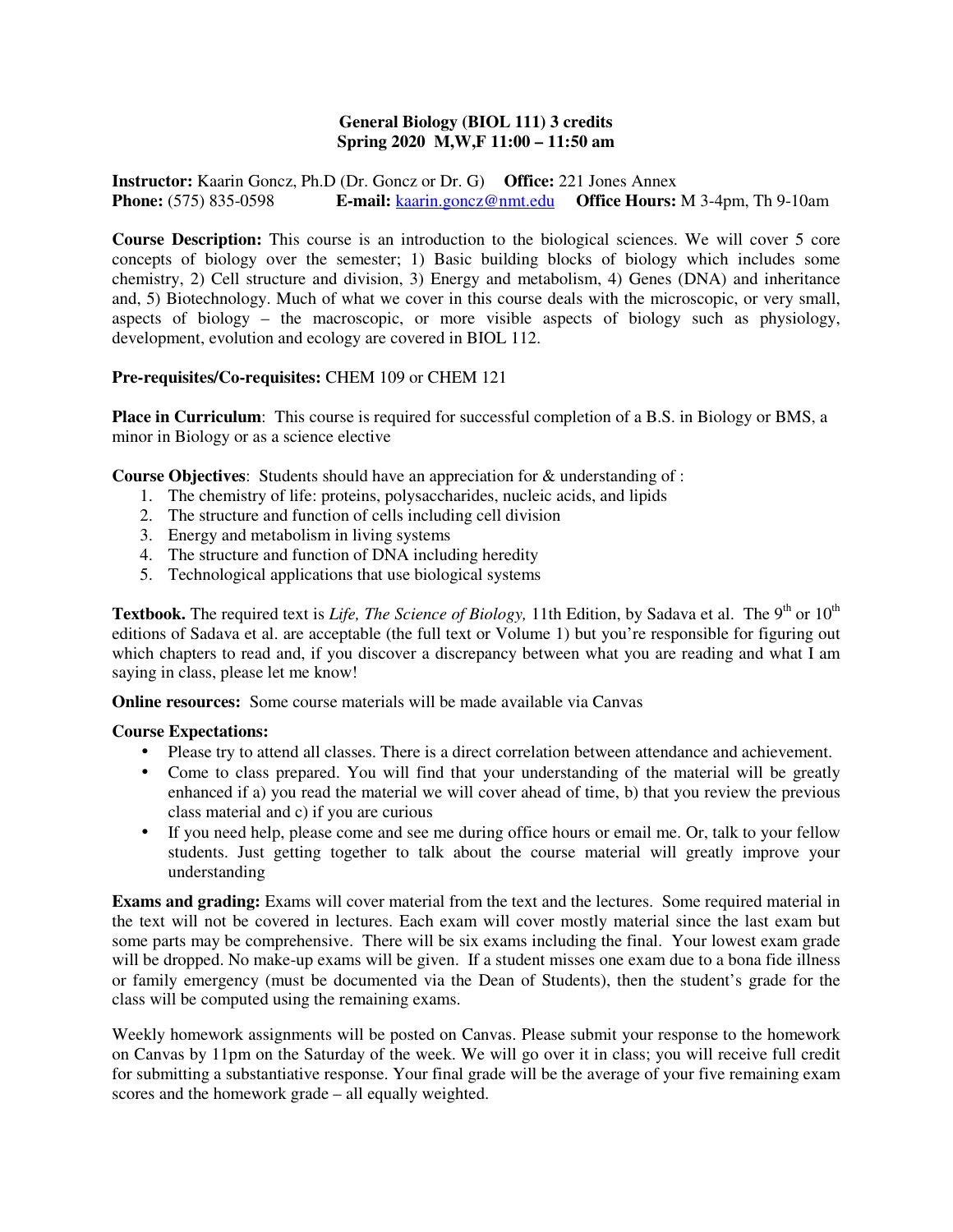No extra-credit or alternative assignments will be given. Course grades will be based on the following scale: 100-93% A, 92-90% A-, 89-87% B+, 86-83% B, 82-80% B-, 79-77% C+, 76-73% C, 72-70% C-, 69-67% D+, 66-60% D,  $\leq$  59% F. If necessary, the scale will be curved.

| Wk             | <b>Date</b>              | <b>Topic - Chapter Title</b>              | <b>Test</b> | <b>Reading</b>                |
|----------------|--------------------------|-------------------------------------------|-------------|-------------------------------|
| 1              | 1/13                     | <b>Studying Life</b>                      |             | Ch 1.1                        |
|                | 1/15                     | <b>Studying Life</b>                      |             | $Ch$ 1.2 - 1.3                |
|                | 1/17                     | Small Molecules and the Chemistry of Life |             | $Ch 2.1 - 2.2$                |
| 2              | 1/20                     | MLK Birthday Holiday - No class           |             | History                       |
|                | 1/22                     | Small Molecules and the Chemistry of Life |             | $Ch 2.3 - 2.4$                |
|                | 1/24                     | Proteins, Carbohydrates and Lipids        |             | Ch 3.1                        |
| 3              | 1/27                     | Proteins, Carbohydrates and Lipids        |             | Ch 3.2                        |
|                | 1/29                     | Proteins, Carbohydrates and Lipids        |             | $Ch 3.3 - 3.4$                |
|                | 1/31                     | Review                                    |             | Review                        |
| $\overline{4}$ | 2/3                      | Test #1                                   |             | Relax                         |
|                | 2/5                      | Nucleic Acids and the Origin of Life      | 2/3         | $Ch 4.1 - 4.3$                |
|                | 2/7                      | Cells; The Working Units of Life          |             | Ch 4.4, 5.1-5.3               |
| 5              | $\overline{2/10}$        | Cells; The Working Units of Life          |             | $Ch 5.4 - 5.5$                |
|                | 2/12                     | <b>Cell Membranes</b>                     |             | Ch 6                          |
|                | 2/14                     | Cell Communication & Multicellularity     |             | Ch <sub>7</sub>               |
| 6              | 2/17                     | Review                                    |             | Review                        |
|                | 2/19                     | Test #2                                   | 2/19        | Relax                         |
|                | 2/21                     | Energy, Enzymes and Metabolism            |             | $Ch 8.1 - 8.2$                |
| $\tau$         | 2/24                     | Energy, Enzymes and Metabolism            |             | $Ch 8.3 - 8.5$                |
|                | 2/26                     | Pathways that Harvest Chemical Energy     |             | $Ch 9.1 - 9.3$                |
|                | 2/28                     | Pathways that Harvest Chemical Energy     |             | $Ch 9.4 - 9.5$                |
| 8              | $\overline{3/2}$         | Photosynthesis: Energy from Sunlight      |             | $Ch$ 10.1 - 10.3              |
|                | 3/4                      | Photosynthesis: Energy from Sunlight      |             | $Ch$ 10.4 - 10.5              |
|                | 3/6                      | Review                                    |             | Review                        |
| 9              | $\overline{\frac{3}{9}}$ | Test #3                                   |             | Relax                         |
|                | 3/11                     | The Cell Cycle and Cell Division          | 3/9         | Ch 11.1 - 11.4a               |
|                | 3/13                     | The Cell Cycle and Cell Division          |             | Ch 11.4b - 11.7               |
| 10             | $\overline{3}/16$        | <b>SPRING BREAK</b>                       |             |                               |
| 11             | 3/23                     | Inheritance, Genes and Chromosomes        |             | $Ch$ $\overline{12.1 - 12.3}$ |
|                | 3/25                     | Inheritance, Genes and Chromosomes        |             | $Ch$ 12.4 - 12.6              |
|                | 3/27                     | DNA & its Role in Heredity                |             | $Ch$ 13.1 - 13.2              |
| 12             | 3/30                     | DNA & its Role in Heredity                |             | $Ch$ 13.3 – 13.5              |
|                | 4/1                      | Review                                    | 4/3         | Review                        |
|                | 4/3                      | Test #4                                   |             | Relax                         |
| 13             | 4/6                      | From DNA to Protein: Gene Expression      |             | $Ch$ 14.1 - 14.3              |
|                | 4/8                      | From DNA to Protein: Gene Expression      |             | $Ch$ 14.4 - 14.6              |
|                | 4/10                     | <b>Spring Holiday</b>                     |             |                               |
| 14             | 4/13                     | Gene Mutation and Molecular Medicine      |             | $Ch$ 15.1 - 15.3              |
|                | 4/15                     | Gene Mutation and Molecular Medicine      |             | $Ch$ 15.4 - 15.5              |
|                | 4/17                     | Regulation of Gene Expression             |             | $Ch$ 16.1 - 16.2              |
| 15             | 4/20                     | <b>Regulation of Gene Expression</b>      |             | $\overline{Ch}$ 16.3 – 16.5   |
|                | 4/22                     | Review                                    | 4/24        | Review                        |
|                | 4/24                     | Test #5                                   |             | Relax                         |
| 16             | 4/27                     | Genomes/Recombinant DNA and Biotechnology |             | Ch 17& 18                     |
|                | 4/29                     | Review                                    |             | Review                        |
| 17             |                          | FINAL (Test #6)                           | <b>TBD</b>  |                               |